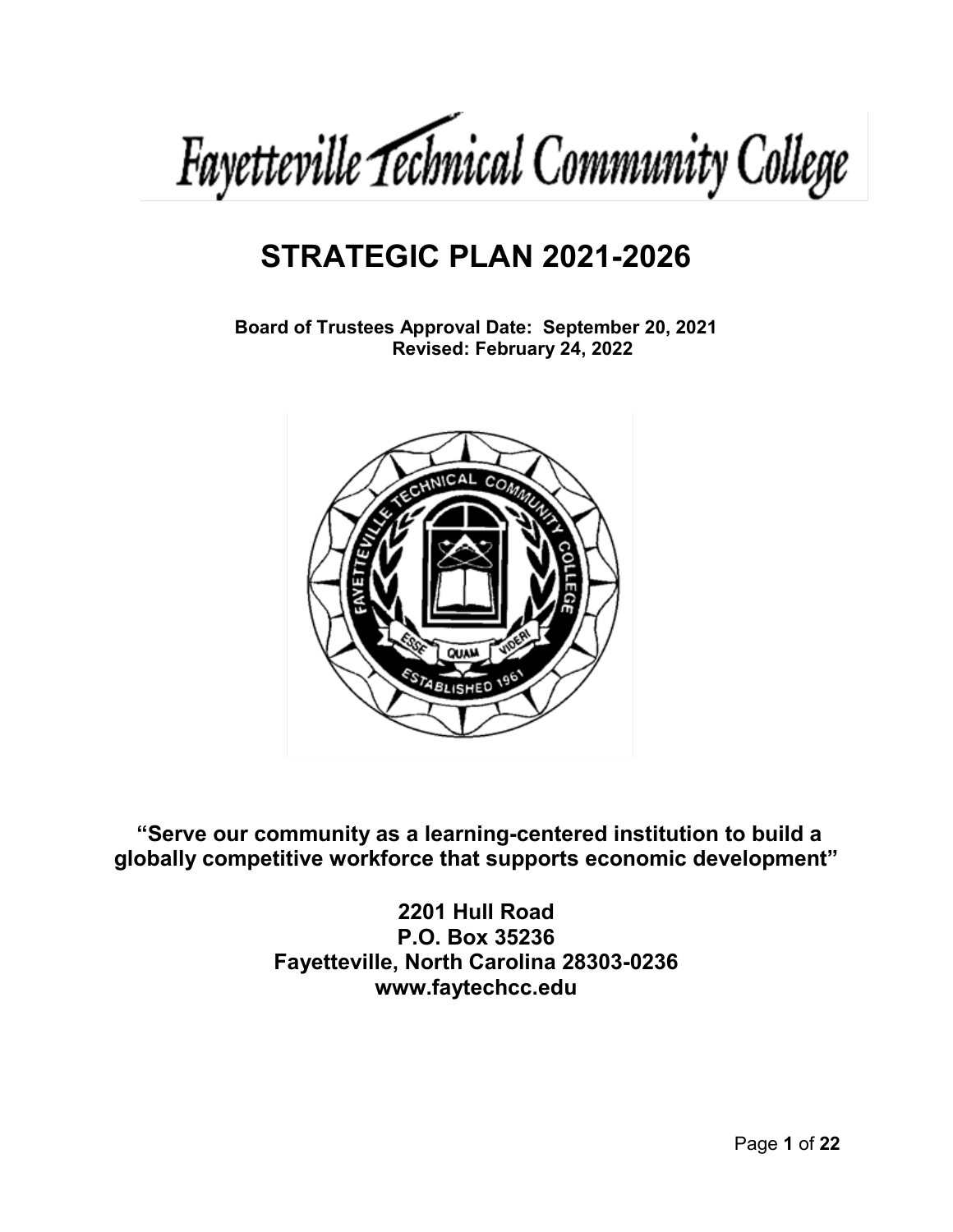

September 20, 2021

Dear Friends of Fayetteville Technical Community College:

As educators, we recognize the valuable lessons that can be learned through history about best practices for moving forward. In fact, history has shown how some of our world's brightest military strategists benefited from the perspective of a high vantage point when formulating strategies for their troops on a battlefield. This same perspective can be applied in a number of settings, including our work here at Fayetteville Technical Community College.

As activities are beginning to return to normal following the pandemic, we can now reflect on the past several months with a higher viewpoint and a broader perspective. A year that began as normal in 2020 soon took a drastic turn and transitioned into a whirlwind of everyday, unique challenges that tested our ability to be resourceful, flexible, creative, and committed to our mission. In retrospect, we can now see how the past several months provided extraordinary learning experiences not only for our students but also for me, our faculty, and staff members.

Collectively, we made complex decisions while navigating through the pandemic, decisions which proved to be judicious and promoted the continuity of our campus operations for faculty, staff, and students. Individually, many on our campus confronted personal struggles when coping with the effects of the pandemic, not the least of which included our students whose normal life struggles were suddenly compounded while attempting to achieve a better quality of life for themselves and their families. On this new and strange "field of battle," we all faced challenges on many fronts but were well equipped with an armor of creativity, resourcefulness, dedication, and perseverance. We emerged through the daily trenches and achieved our own educational "field of honor," as we celebrated our 59<sup>th</sup> commencement exercises on our beautiful campus grounds with meaningful, carefully planned and executed ceremonies that surpassed all of our highest expectations. These experiences remind us that through our collective persistence and toil—whether during times of a global pandemic or normality, we through education are positively, consistently, and exponentially contributing to our workforce, our communities, and our world—an honor not easily matched—or often held—by all professions.

Every day at Fayetteville Technical Community College, each member on our campus—from our housekeepers and groundskeepers to our advisors and instructors has an opportunity to positively influence a life and earn the trust of students. I am extremely proud of each member of our faculty and staff who stepped up and faced our unique battlefront by demonstrating their abilities to adapt, deliver, and ultimately succeed serving our students.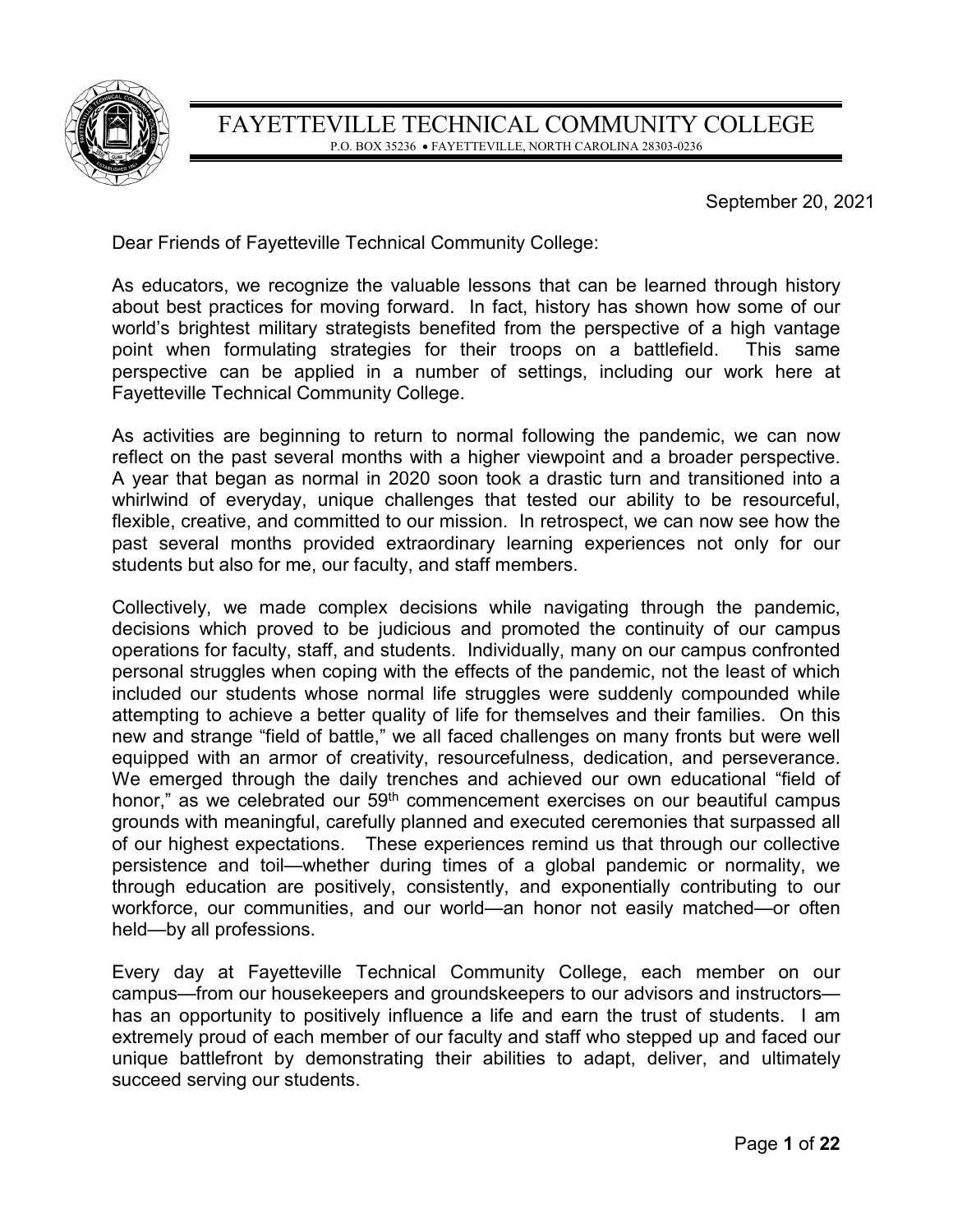As we look to the future, we face an ever-relevant question: *How do we as contributing individuals influence our team to become stronger by identifying and following through on ideas and solutions that lead to better service for our students and community?* 

With each yearly review and update of our Strategic Plan and Goals, we remain focused on our responses to this important question which represents the foundation from which all planning objectives will evolve. We will approach each effort by harnessing the diverse talents of our faculty and staff and supporting each other intellectually and respectfully. While we attempt to measure how we are performing as a College in serving all who enter our doors for higher learning, our guiding philosophy will revolve around the principles of honesty and integrity in everything we attempt to do, candor in the ability to honestly assess our efforts, and passion to keep striving for greater results. In my view, no other calling imparts these guiding principles more effectively than education. By these standards, we can celebrate the work we perform at Fayetteville Technical Community College.

Thank you for your continued enthusiasm and engagement as we look ahead and march forward.

Sincerely,

J. Larry Keen, Ed.D.

President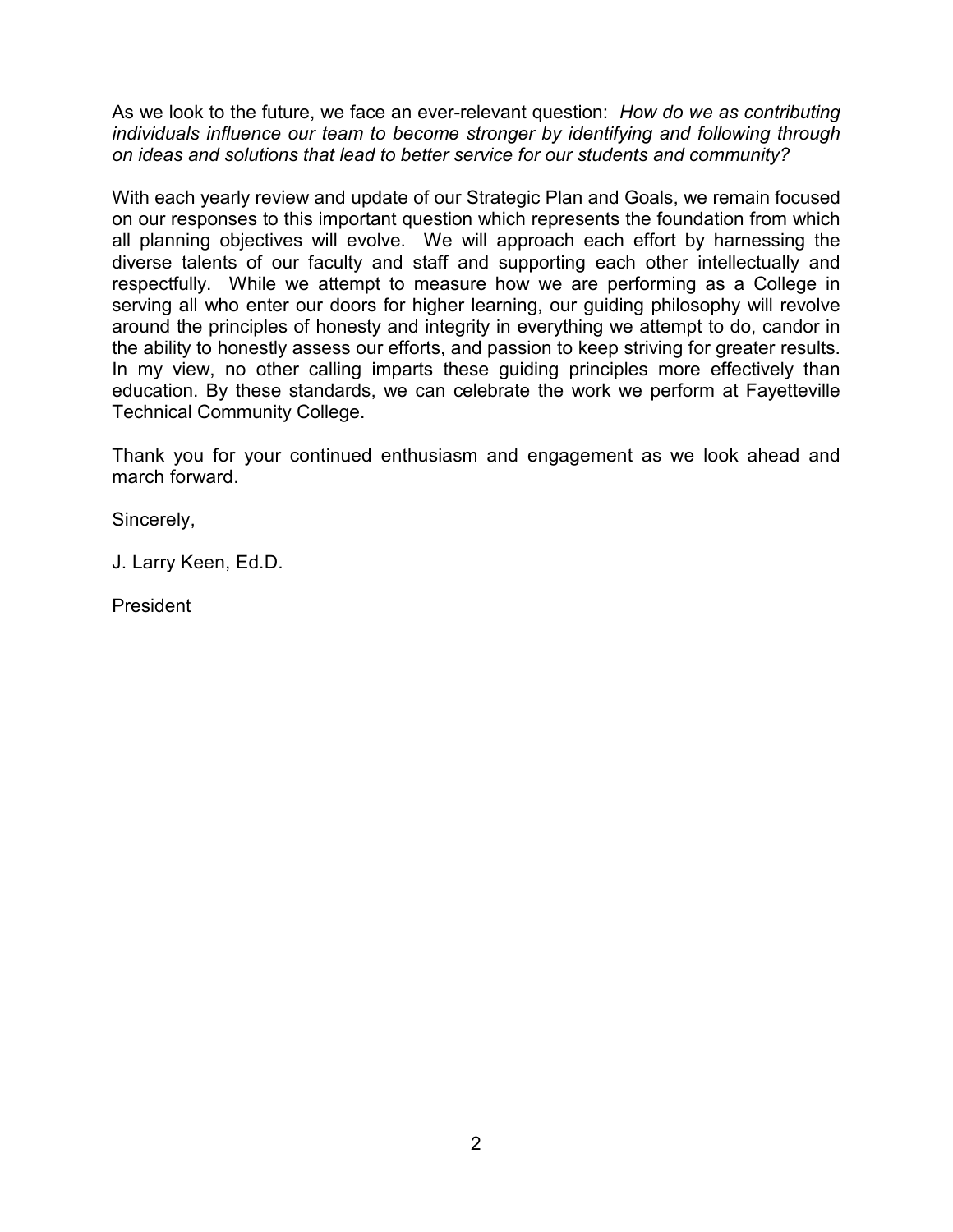# **FTCC Institutional Goals**

#### **2021-2026**

- **1. Increase the number of students earning degrees, diplomas, and/or certificates by responding to student and community needs and successfully preparing students for transfer to continue their education and/or their career goals**
- **2. Maintain a culture of quality customer service and continuous improvement**
- **3. Ensure fiscal responsibility, accountability, and financial stability**
- **4. Focus on improving the economic mobility of citizens in Cumberland County, and the region, through workforce preparedness that aligns with business needs supporting economic development initiatives**

The FTCC Board of Trustees originally adopted the Institutional Goals on September 16, 2013, and approved minor modifications to the Institutional Goals on September 16, 2019. Reaffirmed: February 21, 2022

**Institutional Goal 1: Increase the number of students earning degrees, diplomas, and/or certificates by responding to student and community needs and successfully preparing students for transfer to continue their education and/or their career goals:**

- 1. Increase graduation rates to 25% by 2024
- 2. Increase enrollment and headcount in college transfer and vocational programs 3% annually
- 3. Increase student transfer and/or employment success using dashboards, Quality Enhancement Plan goals, and career-track pathways that align to local and regional workforce needs
- 4. Meet or exceed the North Carolina Community College System Performance Measures goals by 2025
- 5. Achieve 90% satisfaction rate on all surveys and course evaluations
- 6. Increase the number of students earning credentials that align local, regional, state and national workforce needs and provide a living family wage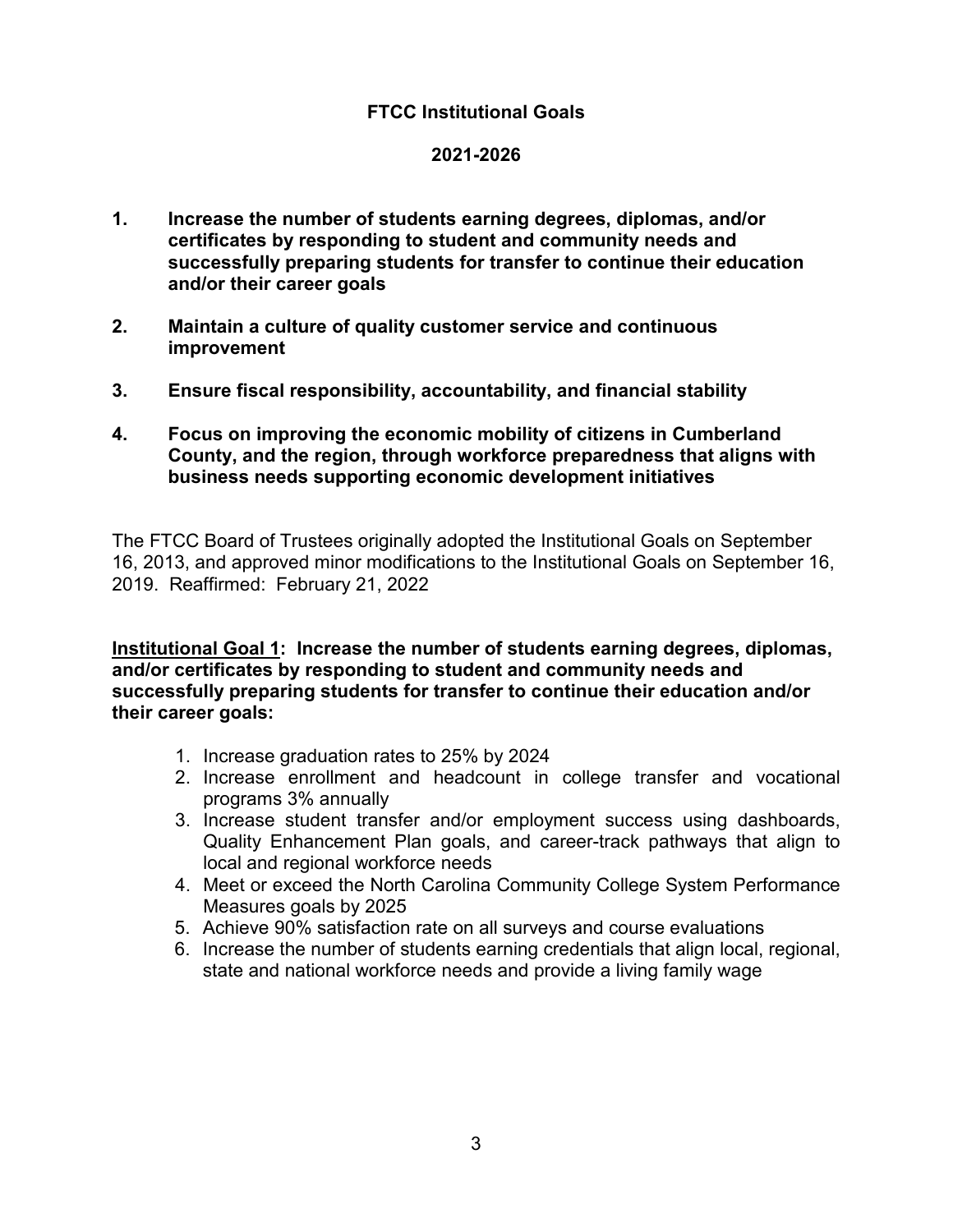# **Strategies**

# *Institutional*

- College-wide focus to increase Enrollment, Full-time Equivalent (FTE) Growth, Retention, and student success (1, 2, 3. 4 and 6)
- Maintain memberships in relevant professional organizations and groups (1)
- Increase the number of grants submitted and awarded to support students  $(3, 5)$
- Increase opportunities for students in all programs to gain real-world work experiences that align to in-demand employment needs of businesses and industry (6)
- Promote and support Diversity, Equity and Inclusion professional development and operational practices to achieve a more diversified workforce in all levels of employment and the College to mirror the community served (1-3)

## *Academic & Student Services*

*Academics (Corporate & Continuing Education and Curriculum)*

- Continue ongoing activities to successfully transition course schedules to a more balanced array of classes that include face-to-face, blended, and hybrid delivery based on student demand (2, 3, 4, 6)
- Partner with community organizations, advisory committee members, and donors to connect students with work experiences and potential employers (3)
- Incorporate a more holistic and seamless approach to developing the essential and employability skills needed by students to be productive upon entering the workforce (1, 2, 3, 5 and 6)
- Maintain a workplace learning advisory board to cultivate additional opportunities for students (3, 6)
- Extend the reach of student support services across campus through proactive approaches to reach students where they are versus expecting students to physically go to a location to receive support (1, 2, 3, 4, and 5)
- Assist students with co-requisite remediation to increase success in gateway Math and English courses (1, 2, 6)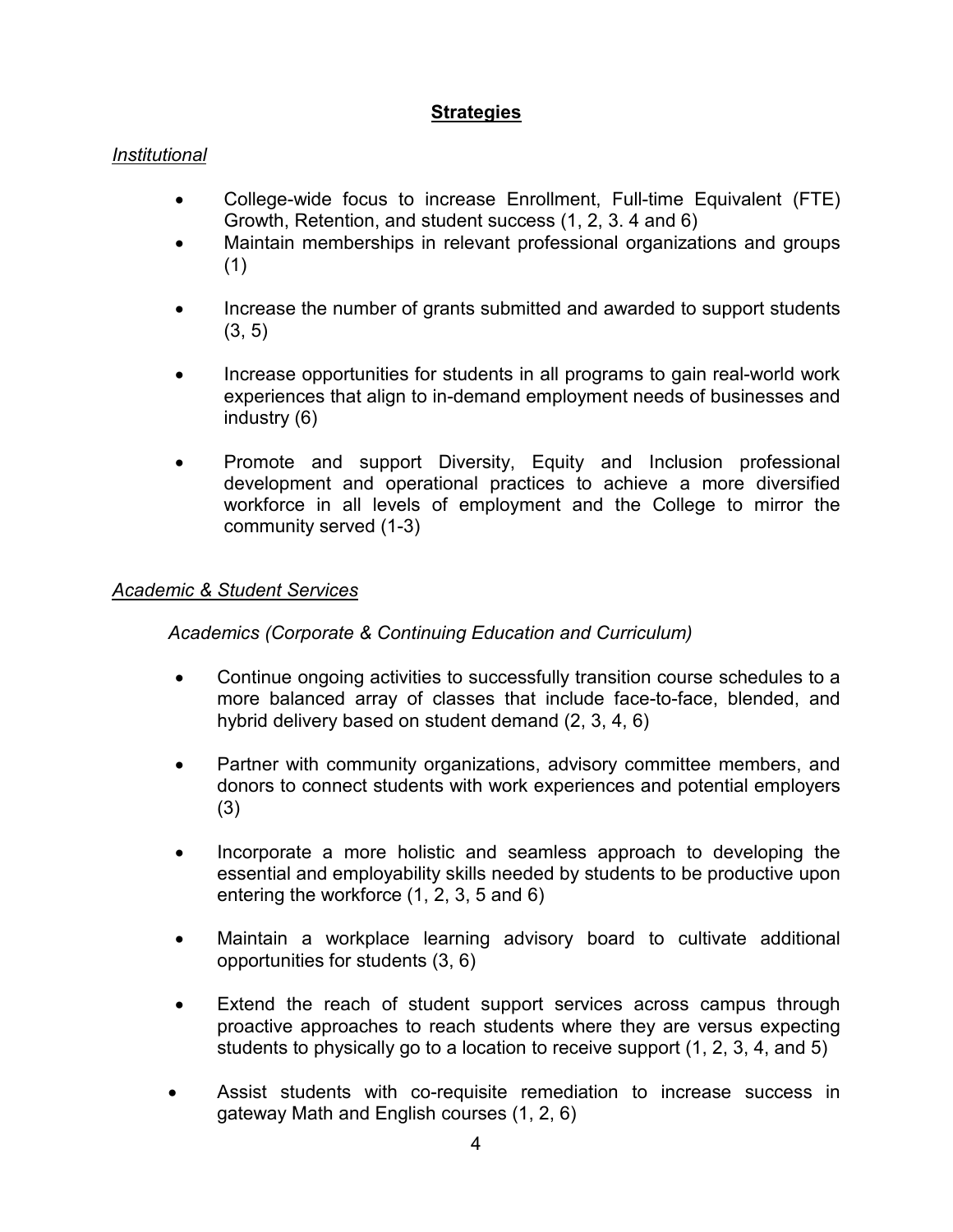- Administer a second-year student mentor program supporting incoming first-year students, supplemented with ongoing professional development programs directly supporting student success (1-5)
- Define and articulate more clearly the role expectations of instructional leaders, success coaches, and instructional coaches (1, 5)
- Successfully launch Blackboard Ultra and standardize Blackboard shells to ensure active learning for students in hybrid or online courses (1, 5)
- Increase opportunities for students to gain work experience through workbased learning, internships, and apprenticeships (3, 6)
- Provide faculty-driven academic advising using WebAdvisor®, Career Coach®, Student Self-Serve®, Civitas®, Pelocity®, EMSI, and other electronic tools to enhance identification of student career goals and/or successful transfers to other colleges and universities (1-6)
- Expand the role of the JOBS Center across campus to include Transition Tech, Corporate & Continuing Education, and Curriculum Programs; work collaboratively with the Work-Based Learning office and Financial Aid office to expand work study opportunities (1, 2, 3)
- Encourage High School Connections enrollment in Career and Technical Education programs at FTCC through additional outreach, focus-learning, and participation in job fairs (1-6)
- Expand short course offerings that lead to industry-recognized credentials that align to in-demand employment opportunities (6)

## *Academic Support*

- Increase student educational access by promoting and marketing the services and resources available in the Student Learning Center and extending services to include real-time support for students while in class (1)
- Increase student participation in Male Mentoring Success Initiative through enhanced mentoring opportunities and meaningful services (1)
- Promote the usage of the Student Learning Center (1)
	- Market the services of the Student Learning Center on student syllabi (1)
	- Update FTCC frequently asked questions webpage (1,2)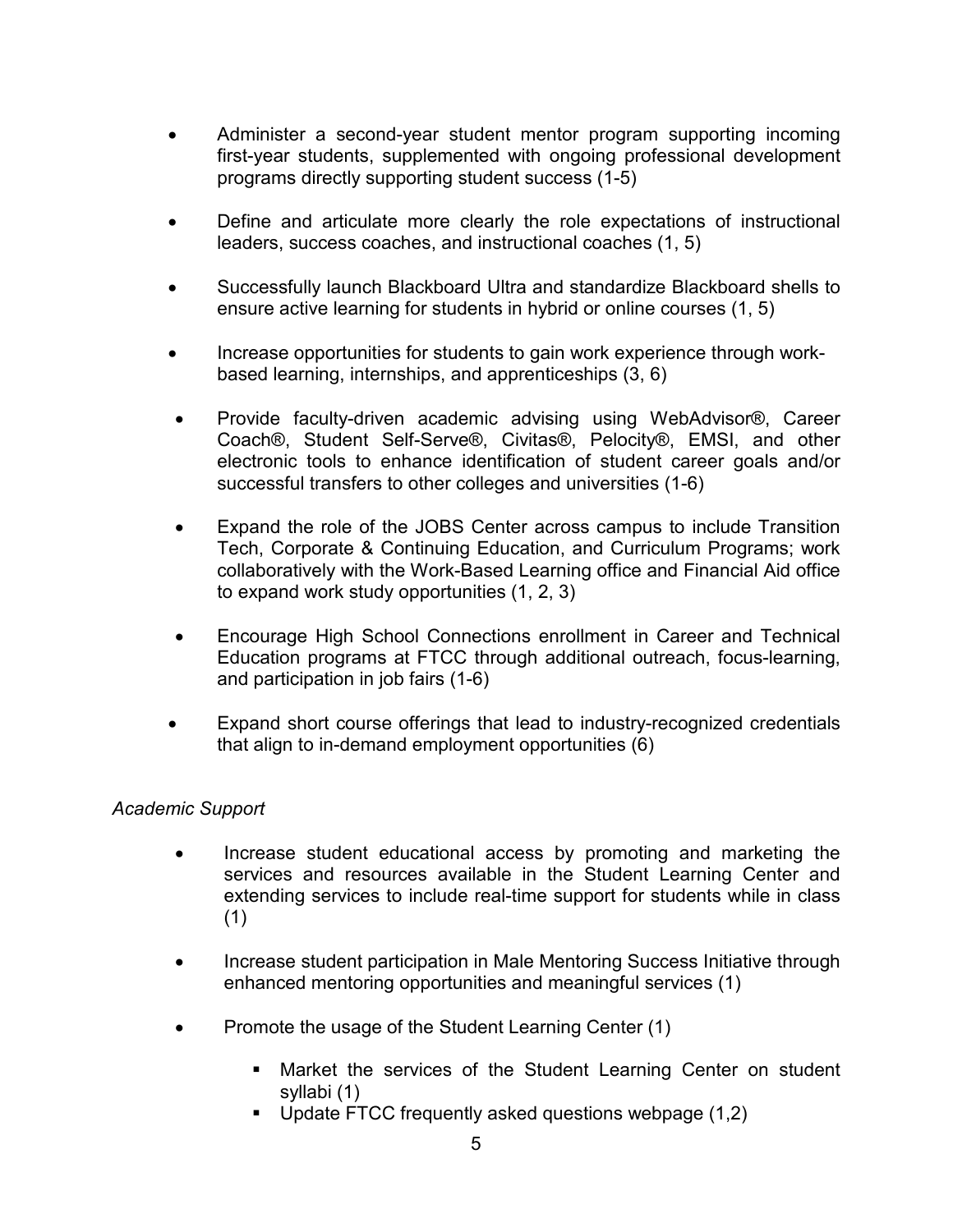- Deploy tutors from the student Learning Center into Developmental Math and English courses (1, 2, 3 and 4)
- Increase the number of students transferring to four-year colleges and universities (1)
- Expand relationships with other colleges/universities to explore additional avenues for articulation agreements (1, 5)
- Enhance transfer opportunities for FTCC students through program level articulation agreements that clearly define course credits available to students intending to transfer to four-year colleges and universities (1, 5)

## *Student Services*

- Scale the use of Civitas® software creating additional collaboration between students, advisors, student services, academic support services, and program managers (2, 3, 5 6)
- Maintain a successful student athletic program and include additional sports programs over the five-year strategic plan period (5)
- Explore hiring a Corporate & Continuing Education and Curriculum (CE/CU) shared counselor to counsel, guide, and recruit prospective students for best placement in programs/courses to meet students' educational goals (2, 5)
- Expand hiring of success coaches following the College's Quality Enhancement Plan (QEP) timelines and assign to additional coaches to academic units to support faculty advisors with student enrollment and retention through more consistent follow-up and connection with students, their advisors, and programmatic advisors (2, 5)
- Increase High School Connections enrollment and communicate the cost effectiveness of participation to families with teens living in Cumberland County and increase the number of High School Connections students completing an associate's degree. The College can enroll ninth and tenth graders into programs, which greatly improve the students' ability to complete an associate's degree. (1, 2, 3, 6)
- Increase active duty military enrollment through outreach efforts through expansion of unit class offerings (1, 2, 3)
- Utilize products provided to the College through the Project Success Program to promote financial literacy among students, cohort default rates, satisfactory academic progress, retention, and graduation rates (1- 5)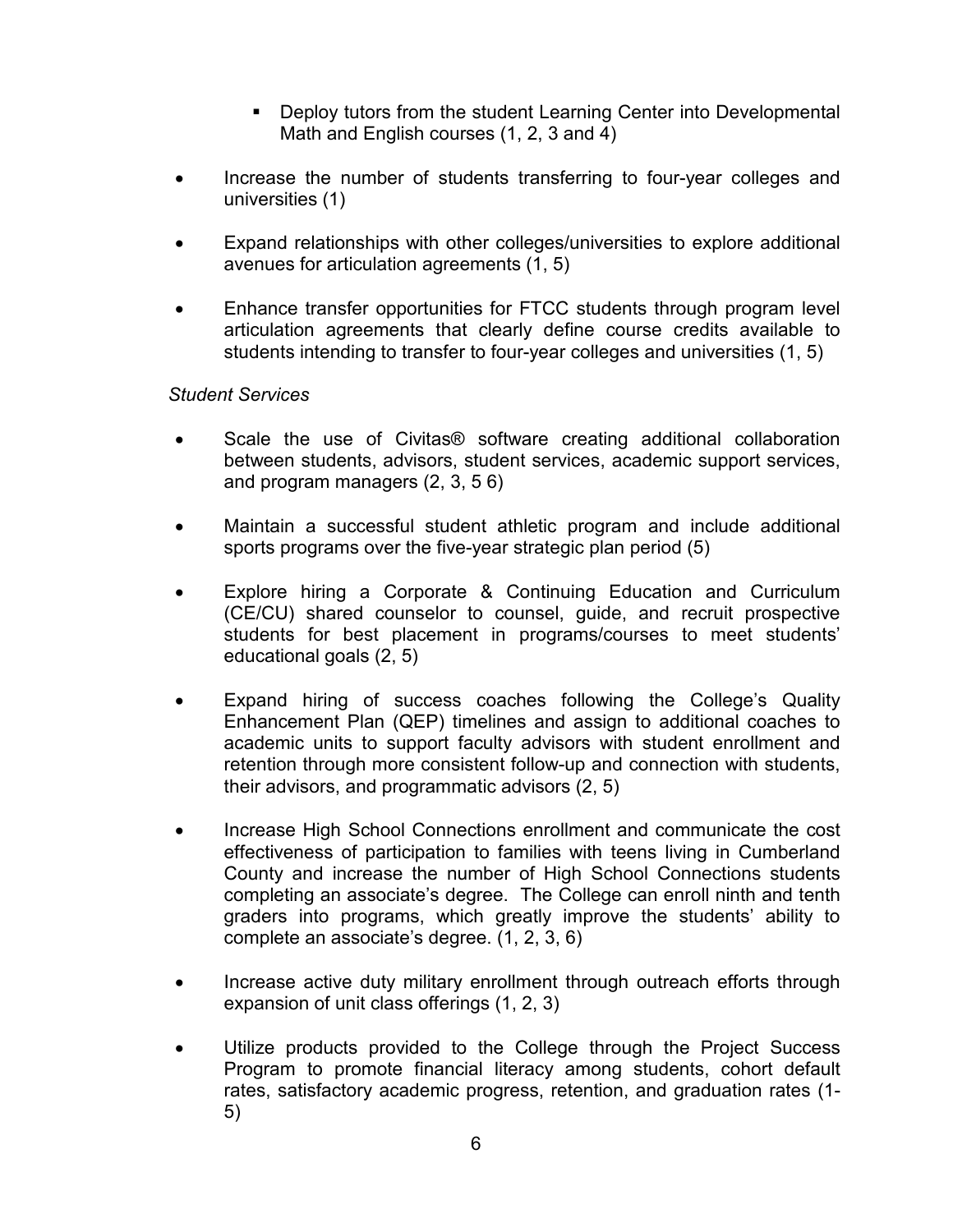- Expand support staff in Curriculum and in Corporate & Continuing Education programs to increase intervention support for student success and Quality Enhancement Plan implementation (1-5)
- Increase the number of students who successfully complete a gateway English or Math course in the first 30 credit hours (1, 4)
- Increase the number of Cumberland County high school graduates attending FTCC (2)
- Increase the number of Career and College Pathways available to Cumberland County high school students (2 and 3)
- Implement Client Relations Management software to identify target markets of potential students and provide custom messaging (1 and 4)

## *Administrative Services*

- Provide a well-maintained, safe, and secure learning environment (2, 5)
- Current and relevant and refined technologies will remain available for use in the classroom and in all areas of student support to improve services related to retention, persistence, and student success (3)

## *Business & Finance*

- Increase student educational access by awarding Higher Education Emergency Relief Funding (HEERF) funding to eligible students impacted by COVID-19 (1, 2, 3)
- Provide technology options for students in the Bookstore that can be purchased using financial aid and rental options in support of an increased focus in online education, in addition to typical face-to-face, hybrid methods (1, 2, 4, 5)

## *Foundation*

- Engage stakeholders to develop and expand College funding opportunities and meld community and student needs (1, 2, 3)
- Increase student educational access by enhancing promotions for scholarships that are available and awarded by the FTCC Foundation, Inc.  $(1, 2)$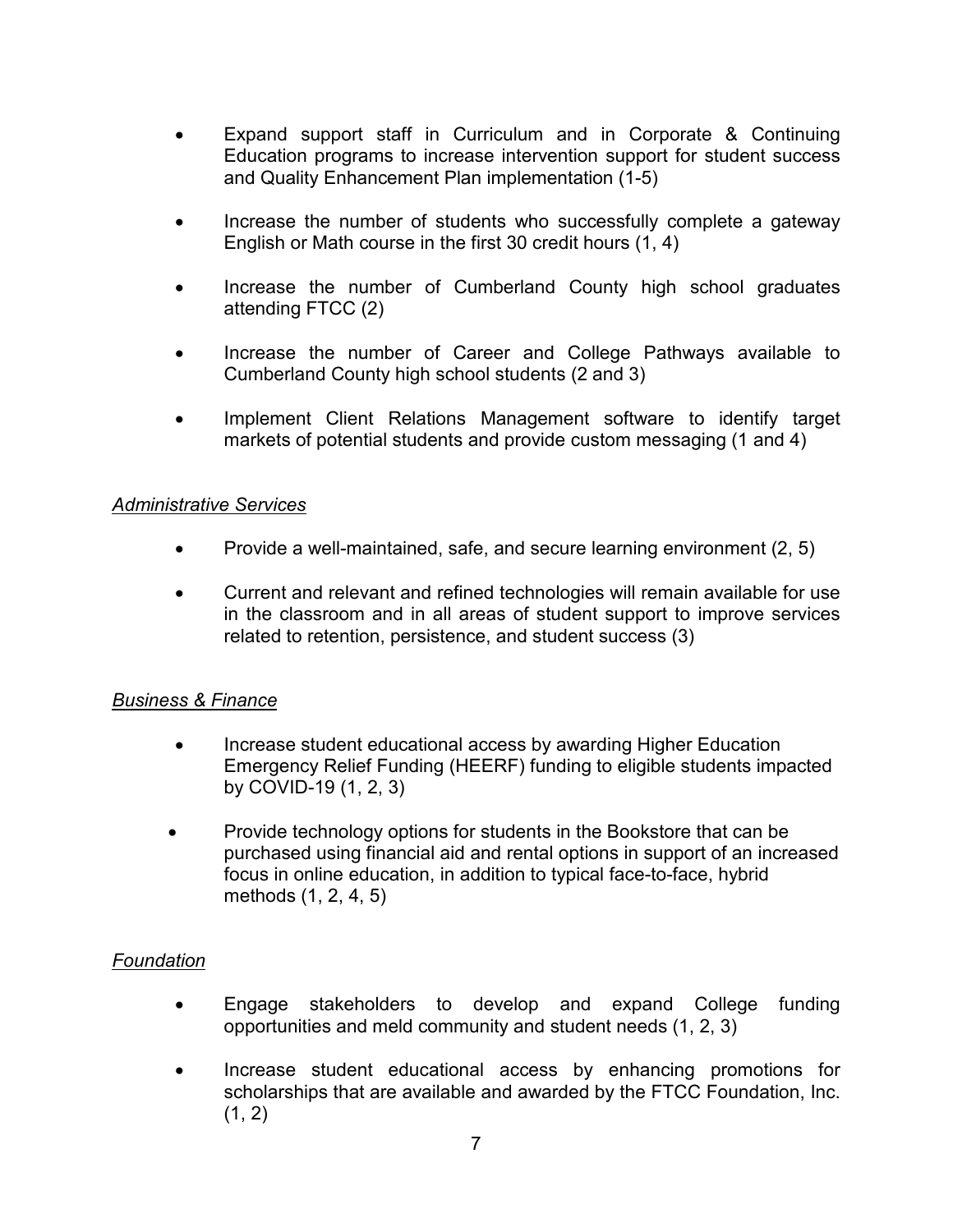# *Human Resources & Institutional Effectiveness*

- Generate Labor Market demand trend charts for programs of instruction assisting with student recruitment, program expansions or reductions, and related activities designed to strengthen the department's future planning (2, 3, 6)
- Administer student course evaluations assessing the satisfaction rates for courses and programs of study (1, 5)
- Administer an annual non-returning student survey to assess the specific reasons for non-continuation of studies at FTCC (1, 5)
- Administer an annual graduate survey to assess satisfaction rates for courses and programs of study and the graduates' success in obtaining a job within six months of graduation or successfully transferring to another college or university to continue their educational goals (1, 5)
- Monitor Watermark Assessment Management System, linked to the College's Learning Management System, to verify that the assessment plans include desired objectives, projected targets, measured outcomes with action plans (if needed), and evidence necessary to document student learning outcomes aligned with the following:
	- Advertise and hire a Director of Success Coaching and QEP
	- Program reviews,
	- Pelocity® interests surveys,
	- Civitas<sup>®</sup> dashboards,
	- Quality Enhancement Plan (QEP) objectives, and
	- Joint faculty advising and success coaching occurring within academic departments (1, 3, 4, 6)
- Conduct trend analysis studies to identify and benchmark successes at FTCC and at other colleges that could be replicated, enhancing student success (1-6)
- Encourage faculty and staff to complete higher levels of relevant education and/or degree completion by promoting the one free FTCC course per semester and tuition assistance for achievement of higher-level degrees (1, 2)
- Encourage Return to Industry Training to allow employees to remain relevant with changing technologies and processes in industry settings (1, 2)
- Create a President's Leadership Institute to enhance instructional and student support skills and talents (1,5)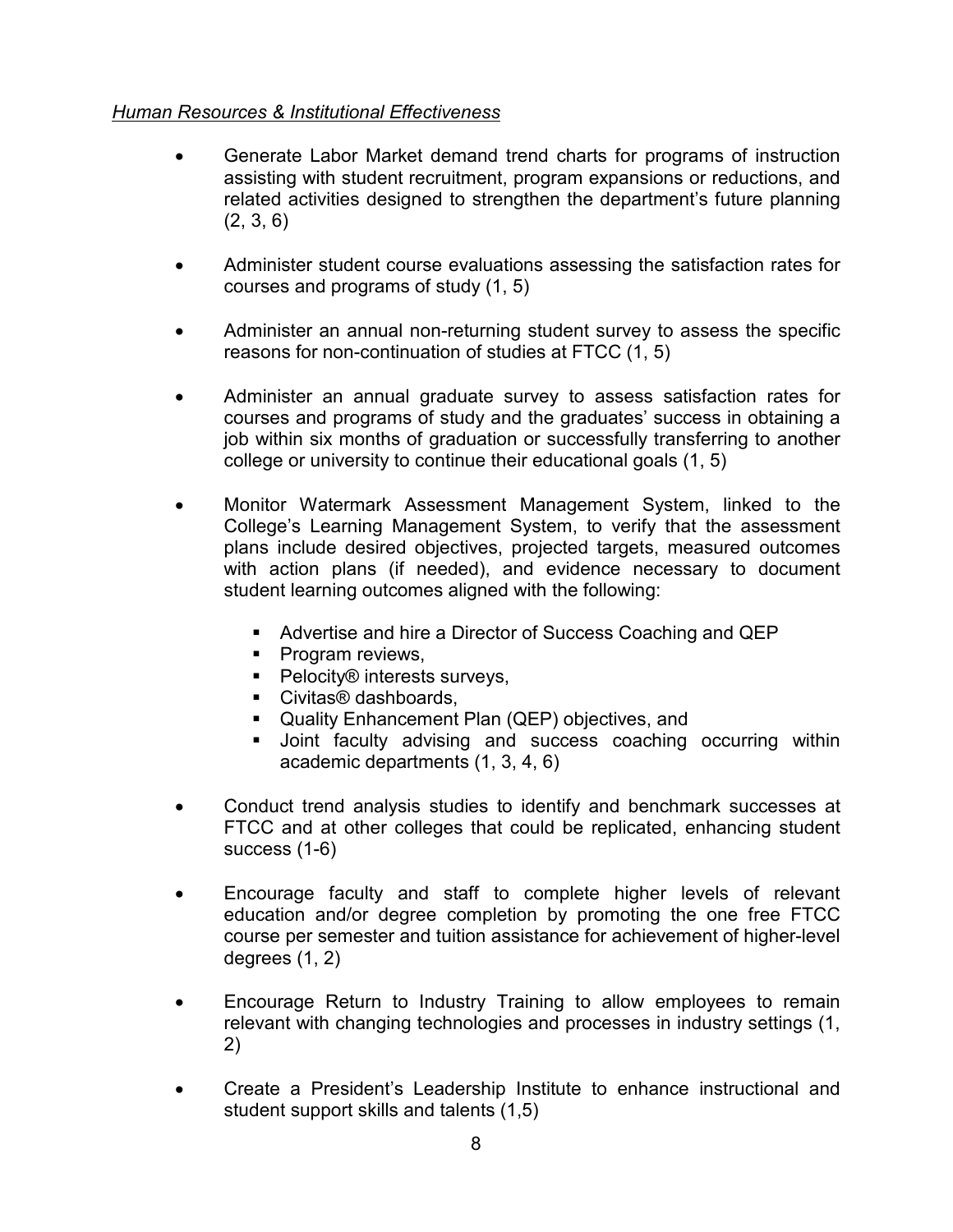- Implement upgraded faculty and staff orientation to ensure knowledge and expertise with the College's Learning Management System (Blackboard) within 90 days of initial hire (1, 2)
- Encourage 100% successful completion of initial onboarding course for new faculty and staff (1, 5)

## *Legal Services & Risk Management*

- Provide legal support to College departments to help increasing student success activities aligned with the changing legal environment (1, 3, 5)
- Provide safety protocols recommended by COVID-19 health officials and Occupational Safety and Health and implement to the fullest extent possible or reasonable (1, 2, 6)

# *Marketing & Public Relations*

- Increase the FTCC "Value Proposition" by reaching an expanded target audience through traditional, digital, interactive, social media marketing mediums and devices, and increased program leadership engagement with external stakeholders (2)
- Create short videos highlighting programs of study and televise them on a regular schedule (2)
- Advertise success stories of students and other information related to sports activities and student achievement in academic programs (2, 5)
- Promote and support University Outreach initiatives to increase student success (1)
- Promote faculty and staff engagement through social media posts, blogs, public relations, community service, sports activities, and College engagement opportunities (1, 2, 3, 5)
- Encourage High School Connections students to transition to FTCC academic programs after high school graduation using targeted marketing to reach the high school population (2)
- Grow the College's market share and become number one in the region in top-of-mind student awareness (2)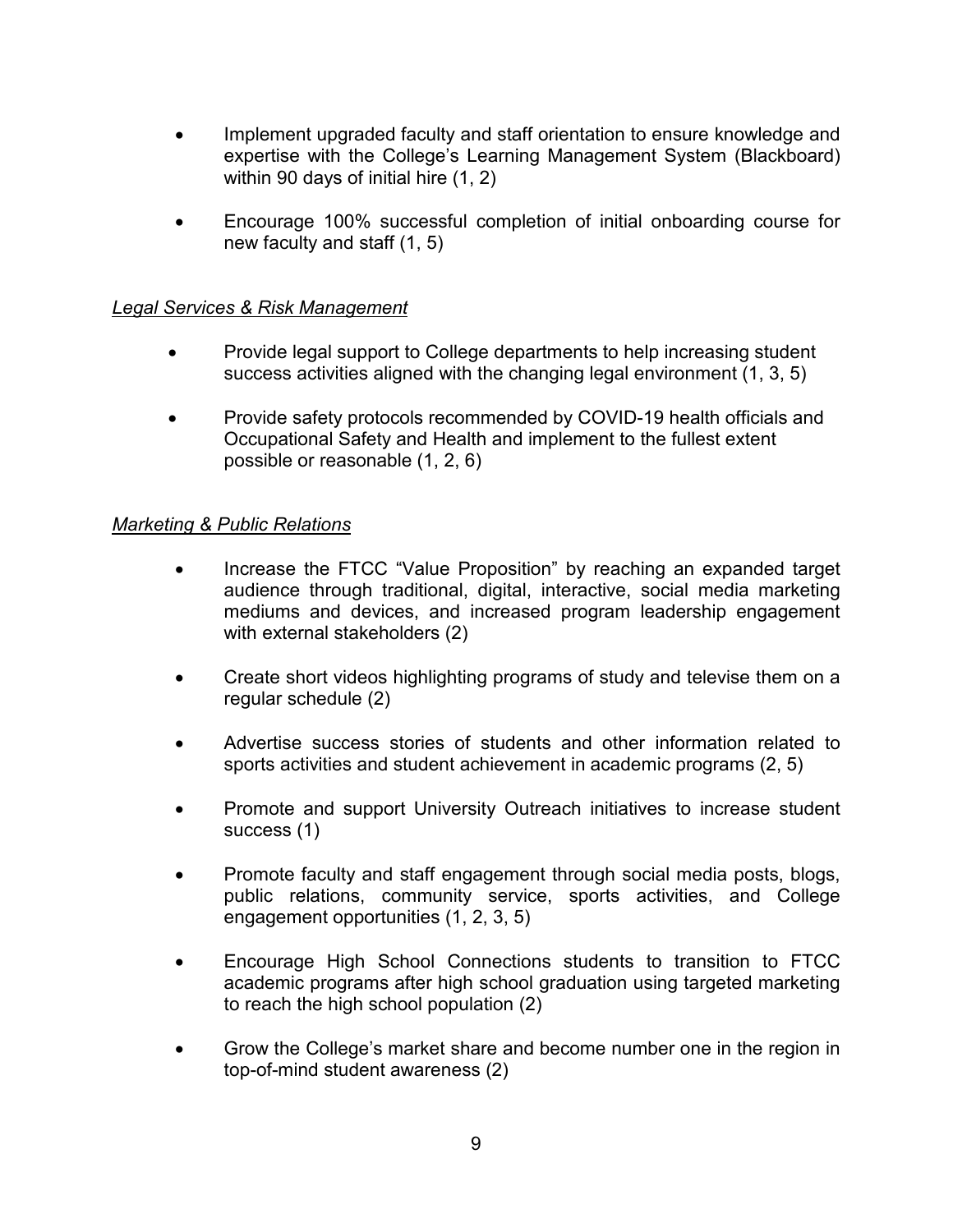## **Institutional Goal 2: Maintain a culture of quality customer service and continuous improvement**

- 1. View the success of our students as our number-one priority
- 2. Maintain the highest standards and responsiveness in serving the needs of our customers and stakeholders to enhance and remain competitive
- 3. Create a welcoming and service-oriented culture among staff for delivering support with minimal referrals
- 4. Achieve 90% satisfaction rate on customer service survey
- 5. Maintain consistency of service and information across the College

# **Strategies**

## *Institutional*

- Promoting a culture of coaching, mentoring, and helping others achieve personal and professional success (1-5)
- Resolve customer needs with minimal referrals to others (1-5)
- Answer telephone calls within three (3) rings to demonstrate the College's desire to help and provide timely assistance; publish and distribute most frequently requested numbers for reference when handling and transferring calls; transfer telephones to another person who can help callers if leaving the work station for an extended length of time (1-5)
- Ensure instructional programs, academic support, and student support initiatives are designed to serve a diverse student population (1, 3, 5)
- Invest in the most valuable resource of our College: human capital (1,2, and 3)
- Be intentional about developing succession plans for leadership (1-5)

# *Academic & Student Services*

*Academics (Corporate & Continuing Education and Curriculum)*

- Emphasize among faculty and staff their individual responsibilities to engage students frequently, providing high-quality customer service and academic advising (1-5)
- Expand use of rubrics to assess student outcomes in programmatic areas, including satisfactory performance on the General Education Core Competencies (1-5)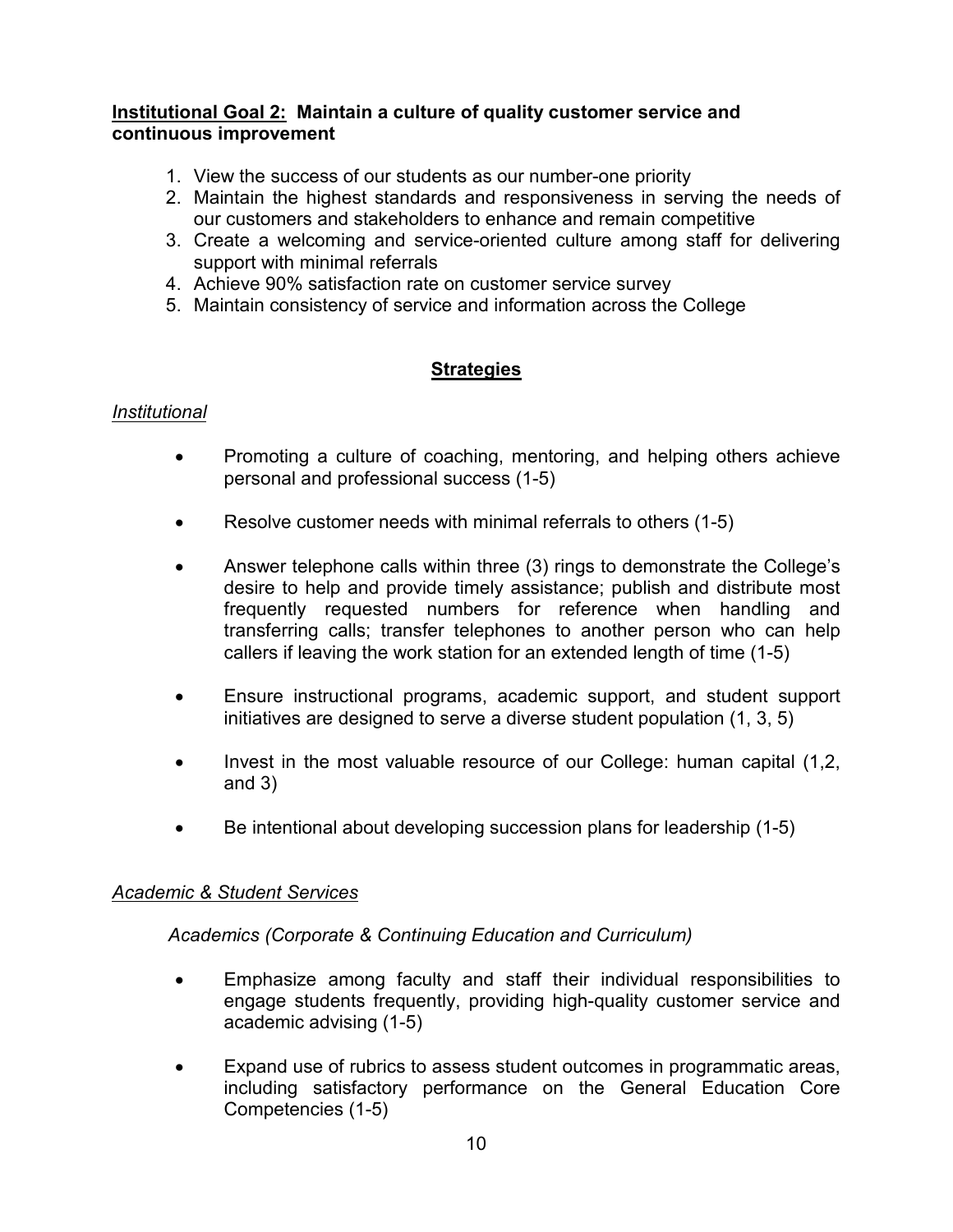- Provide ongoing departmental-level professional development to employees to enhance the continuity of operations, safety, and emergency preparedness/readiness, along with a strong emphasis on use of the College's Learning Management System in possible periods of remote operations (2)
	- Establish and maintain verifiable quality standards for all academic programs and courses (2 and 4)
	- Improve student advising in College Transfer to reduce time to completion  $(1-4)$
	- Improve educational experiences of our students through continuous improvements in teaching and learning (1, 2, and 5)

## *Academic Support*

- Promote use of the Library and the Student Learning Center to increase student success (1-5)
- Extend services of Student Learning Center to students through in-class supports where appropriate (1-4)

## *Instructional Design and Quality Assurance*

- Use Online Course Quality Rubrics to increase uniformity of course templates and assist students in locating instruction and general information topics from course to course (1-5)
- Embrace and fully implement Quality Matters to validate program and course quality (2)

## *Student Services*

- Assign success coaches to academic units to improve student experiences during registration and advising (1, 2, 3, 4)
- Assist students with developing life skills and career plans through orientation sessions and use of Pelocity software in ACA courses (1, 3)
- Incorporate advanced technology, assisting students with online registration, reducing the need to be on campus and reducing lines for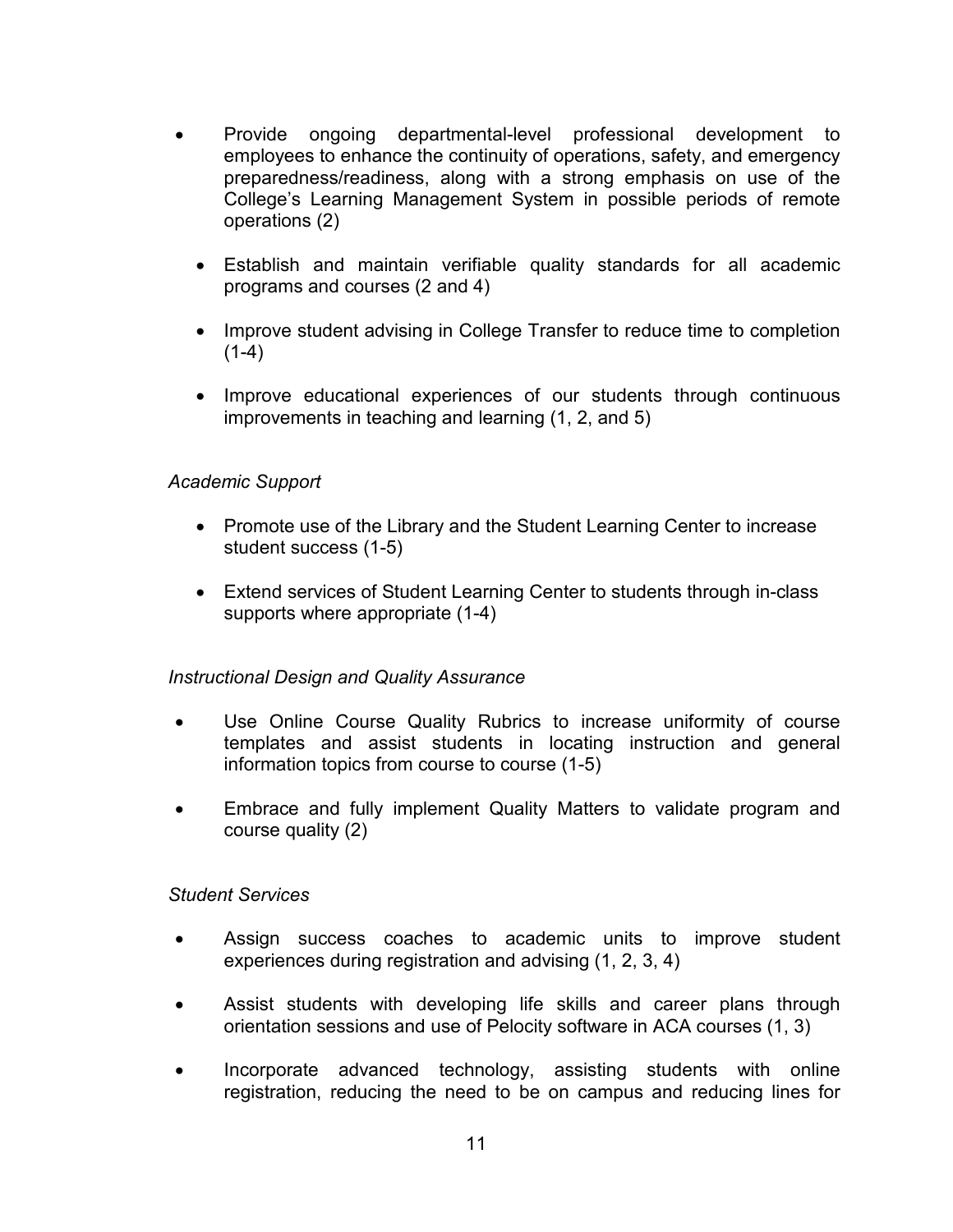registration activities; further develop an online registration process for Corporate and Continuing Education students (1, 4, 5)

• Triage waiting lines to quickly move customers to appropriate College locations (3, 4)

# *Administrative Services*

- Improve College wayfinding through use of more visible, adequate, and accurate signage to direct visitors to locations (3, 4)
- Exhibit high-quality customer service in all interactions with staff, faculty, students, and the community (1, 2, 3, 5)

# *Business & Finance*

- Provide adequate staffing and equipment to meet the College's needs (2, 5)
- Provide lower-priced options for students in the Bookstore and explore open source materials for use in course offerings (1, 4)
- Perform reviews of FTE-earned compared to salaries paid to help determine programs that are over or under funded (2, 3, 4, 5)
- Include portable devices and miscellaneous hardware and software in the budget planning in order to enable faculty and staff to telecommute in the event of any emergency situation (1, 3, 4)

# *Foundation*

• Collaborate with Sports Athletic Director and Executive Director of Marketing and Public Relations to promote scholarships available from the Foundation Office (1)

## *Human Resources & Institutional Effectiveness*

- Educate employees on functions and activities of College departments to minimize referrals (2)
- Include one or more interview questions focused on customer service and motivational fit (1-5)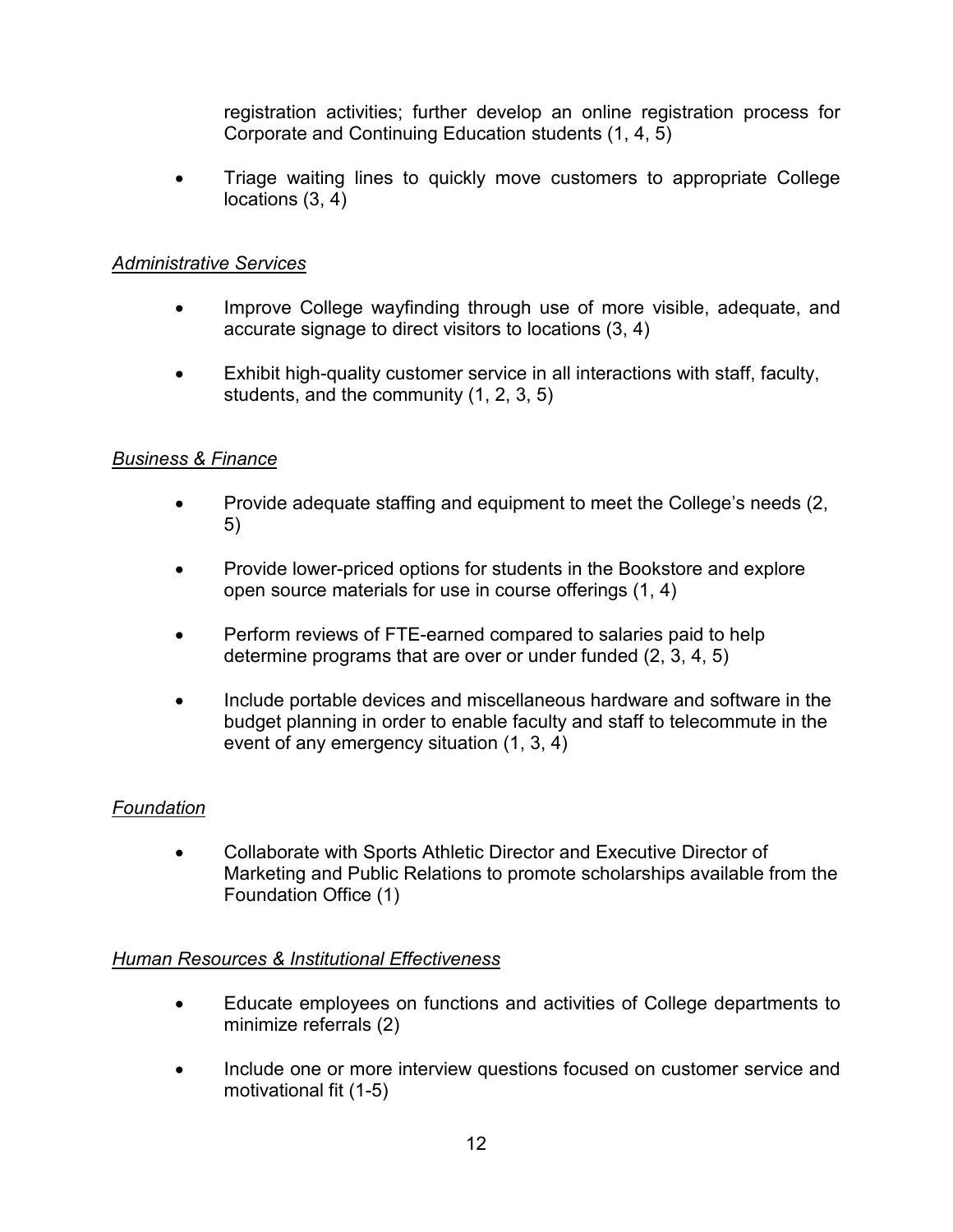- Conduct annual surveys among faculty, staff, and students to collect information about the College's climate and student opinions concerning the level of customer service/support (4)
- Monitor professional development classes to ensure topics are available for both faculty and staff to further educate employees (1-5)
- Promote equal employment hiring opportunities and ensure that one DDItargeted selection STAR criteria evaluates customer service views and a separate question evaluates motivational fit (2, 3, 5)
- Enhance the quality of annual performance appraisals through:
	- **E** jointly developed annual objectives between the supervisor and employee,
	- measurable targeted outcomes that can reasonably be completed by the conclusion of the appraisal period,
	- periodic reminders throughout the year of techniques raters can use to enhance the success of subordinates in targeted student learning outcomes and techniques for assessing those student learning outcomes, and
	- **EXT** inclusion of quality customer service and support as a measured item on annual performance appraisals (5)

## *Legal Services & Risk Management*

- Treat internal and external clients with respect, understand their needs and concerns, and provide timely guidance and/or actions as warranted by the circumstances (1, 2, 3, 4, 5)
- Conduct a review of all agreements necessary for College operations in a timely manner and prior to any known deadlines (2, 3, 4)
- Expand efforts to communicate new policies and guidance to affected campus constituencies (4, 5)
- Work with faculty, staff, and students to provide a safe learning environment free of unreasonable hazards. (1, 2, 4)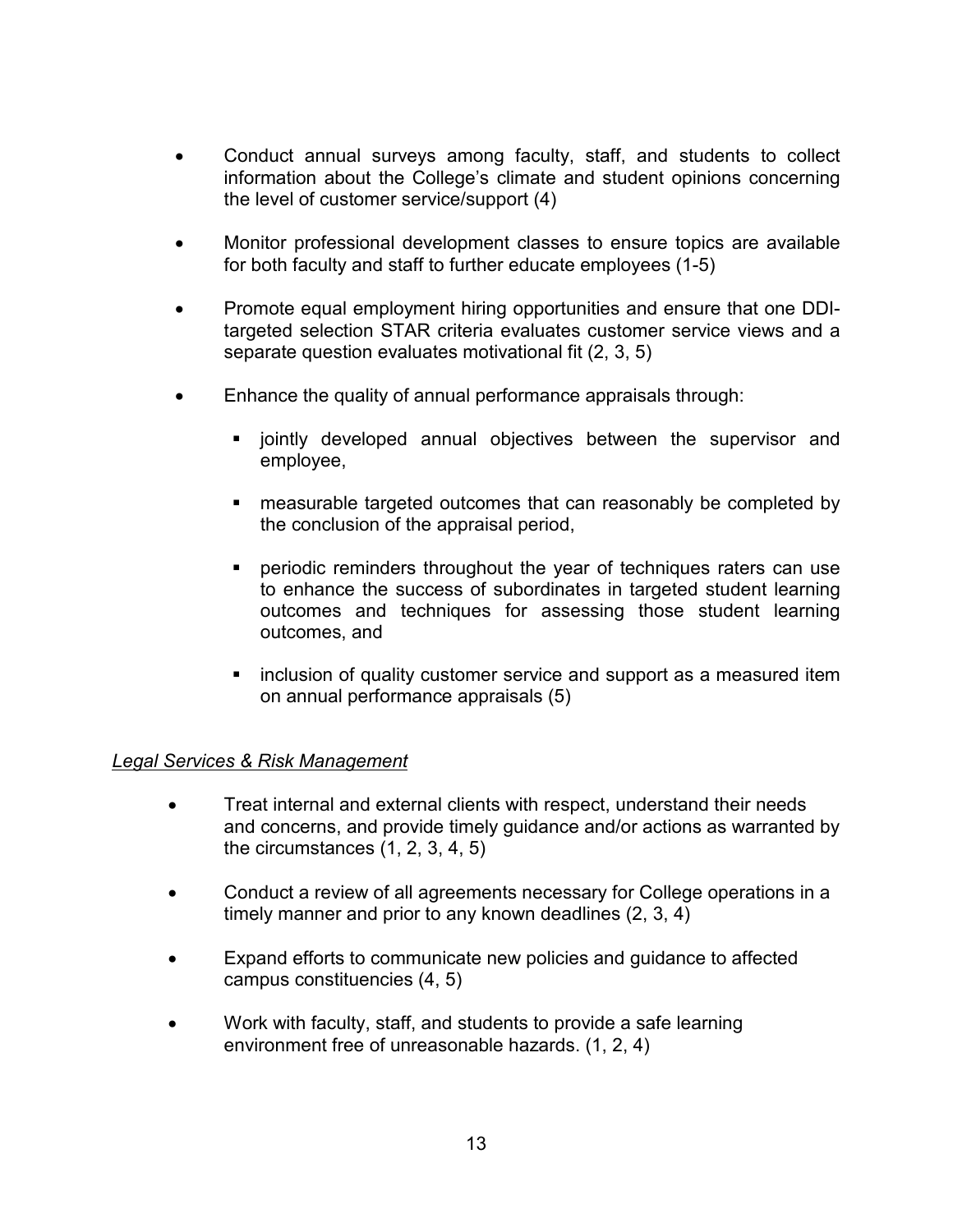## *Marketing & Public Relations*

- Update, refine, and redesign the College's website as needed, in a consistent manner to accomplish four main objectives:
	- Establish a leading-edge infrastructure featuring artificial intelligence (AI) geared toward audience/user personal identification to match relevant content and powerful search feature navigation
	- Implement Virtual Learning Center Machine Intelligence pilot
	- Ease of use and robust search features
	- Compel online readers to take direct action (1, 3)
- Maintain Americans with Disabilities Act (ADA) compliance, including website accessibility, in accordance with federal regulations and standards  $(1, 3, 4, 5)$

## *College-wide*

- Implement the Quality Enhancement Plan (QEP) with focus on:
	- Improving the onboarding and advising processes for students (1-5)
	- Assisting students with the selection of a career pathway based upon their realistic education, life, and career goals, thereby reducing the number of programs changes (1-5)
	- Increasing fall-to-fall persistence rates through ongoing student interventions and collaboration with a designated success coach and academic advisor, supplemented with support from fellow students
- Implement holistic and focused career coaching support for students through "FTCC C.A.R.E.S" (Coaching, Advising, Realizing, Engaging, Succeeding) – the QEP initiative and logo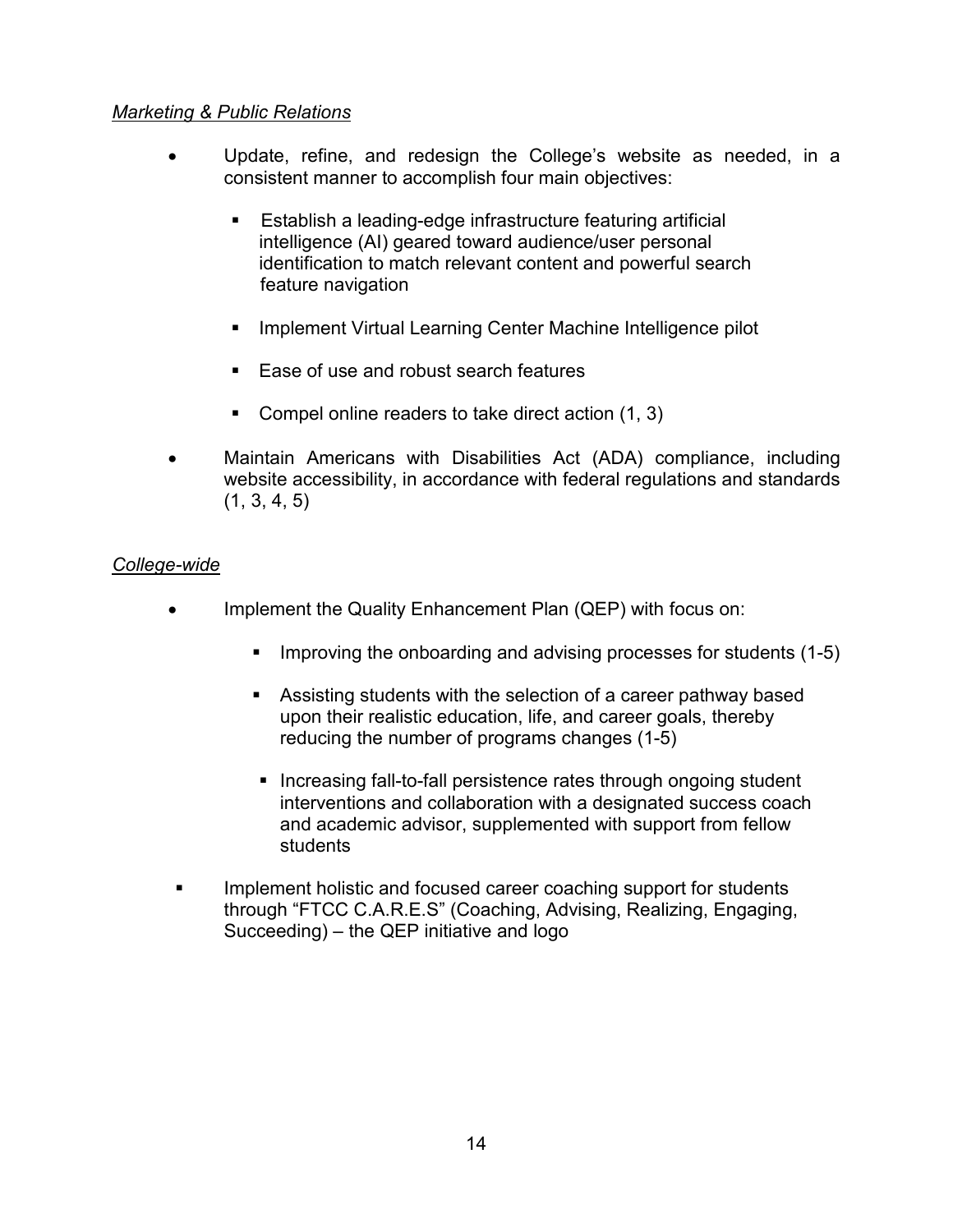# **Institutional Goal 3: Ensure fiscal responsibility, accountability, and financial stability**

- 1. Plan and prepare annual budgets that enable the College to be both proactive and responsive to faculty, staff, and community needs
- 2. Maximize limited resources by enhancing productivity and accountability
- 3. Focus resources on the core mission of teaching by strategically budgeting funds in areas that result in the greatest return on investments
- 4. Streamline operations with a focus on efficiency and performance
- 5. Monitor current spending and forecast future funding requirements to sustain financial stability
- 6. Maintain a data-driven decision process based on thorough assessments of student, faculty, and staff needs

# **Strategies**

## *Institutional*

- Submit budget requests using Clarity software in a timely manner to support division operations, completion of institutional goals, and other activities related to funding requests; expand expenditures during the first quarter of the academic year to lessen short-fused expenditures just prior to the close of the budget year; submit initial decision packages to Business and Finance Office annually during the month of May or as specified in a memorandum from that office (1-6)
- Communicate with all levels of the College to stay updated with future needs of the community and state and national entities to forecast future funding requests to meet those needs (1-6)

# *Administrative Services*

- Standardize technology across the campus to reduce maintenance costs  $(2, 4)$
- Project and coordinate construction and renovation projects (1, 5)
- Upgrade equipment and software technology meeting the changing needs of students, faculty, and staff (2, 4)
- Monitor expenditures in coordination with Business and Finance (1, 2, 4, 5)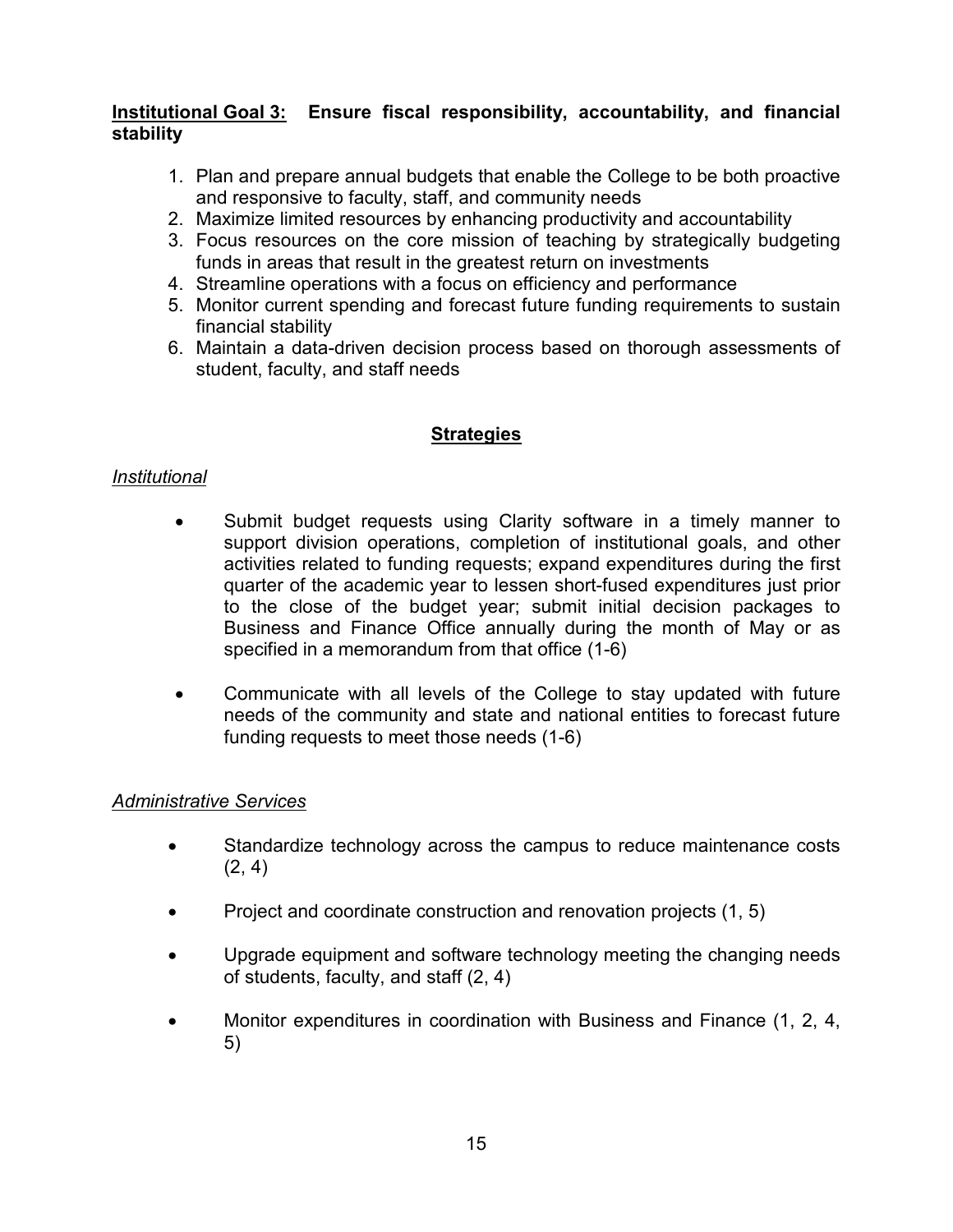# *Business & Finance*

- Review the salary plan and hiring pay scale frequently, keeping salaries competitive with market values for faculty and staff (3, 5, 6)
- Monitor monthly budget reports and submit budget reconciliation at midyear (2, 4, 5, 6)
- Review open position vacancies on a monthly basis to consider reallocation of lapsed salary funding to other college initiatives in a timely manner (3, 5)
- Continue training on use of TimeClock Plus® electronic timekeeping software to maintain time and leave records (2, 4)
- Utilize college-wide the College's Clarity® budget software, enabling faculty and staff to engage in the budget process more easily (1, 2, 4, 5)

## *Foundation*

- Collaborate with division leaders regularly to ensure fund-raising efforts align with College priorities (2)
- Develop a culture of philanthropy and a robust fundraising program through the FTCC Foundation to secure corporate, foundation, and individual gifts and grants to support the students and the College (2)
- Expand FTCC Foundation donations to reach new donors and continue ongoing contact with existing donors (2)
- Explore grant opportunities from foundations and corporations to enhance student success, support programs and facilities, and expand opportunities for faculty, staff, and students (3)

# *Human Resources & Institutional Effectiveness*

- Ensure hiring processes are completed within 45 days of the position job posting closing to maintain staffing levels for student success (2, 3, 4)
- Monitor the College's Annual Planning Assumptions and initiate changes in operations based upon the assumptions (2, 3, 4)
- Continue conducting criminal background checks for all full-time and parttime candidates applying for vacant positions (6)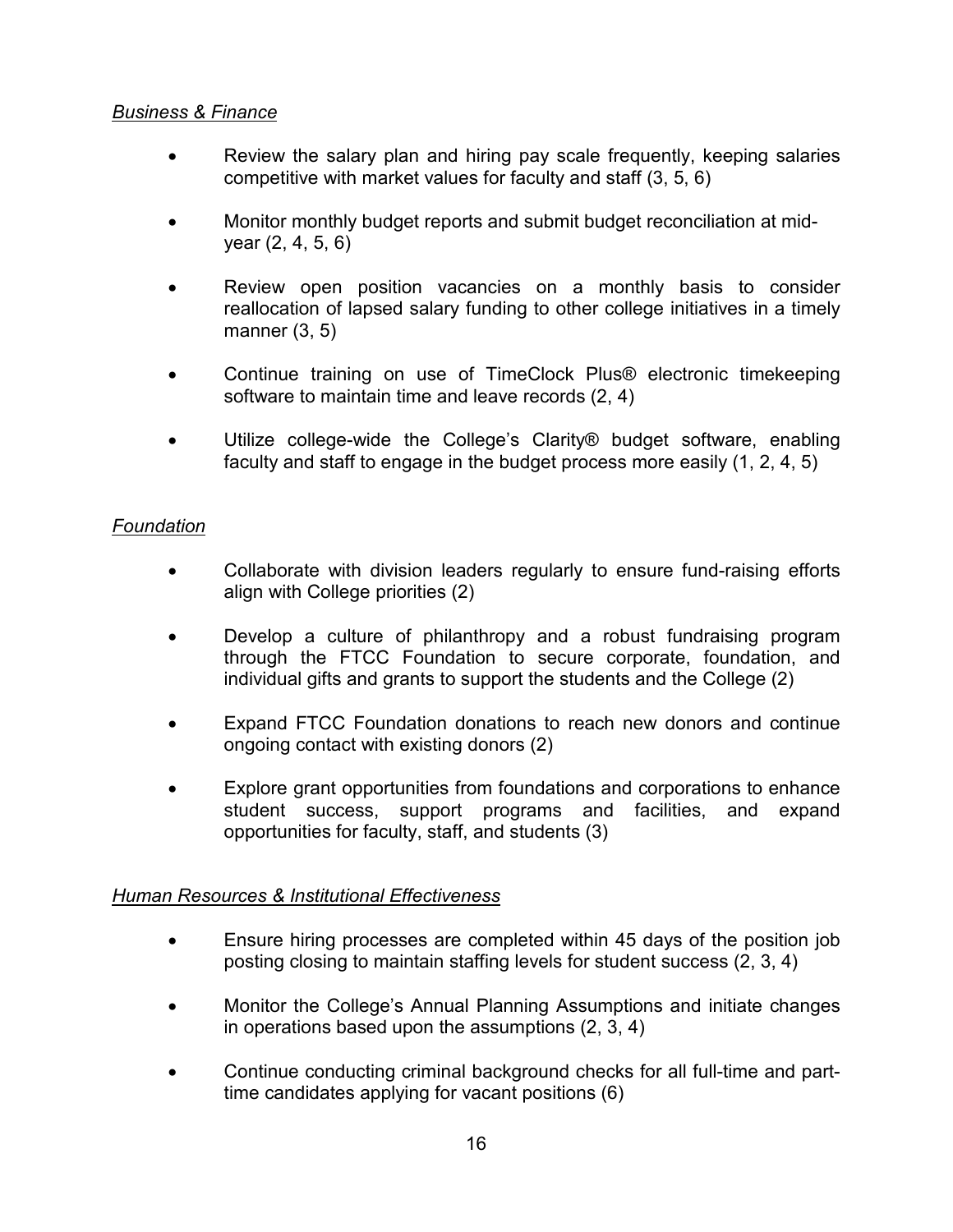# *Legal Services & Risk Management*

- Conduct internal audits of records to help ensure proper documentation exists for each FTE generated and to help prepare for responses to any questions raised by external audits (2, 6)
- Limit claims made against the College by encouraging all constituencies to help maintain a safe learning environment (2 ,6)
- Mediate conflicts to avoid the need for formal complaints being filed against the College (2, 5)

## *Marketing & Public Relations*

• Ensure appropriate communication among all College areas, thereby creating an FTCC family-friendly culture (1, 2, 4)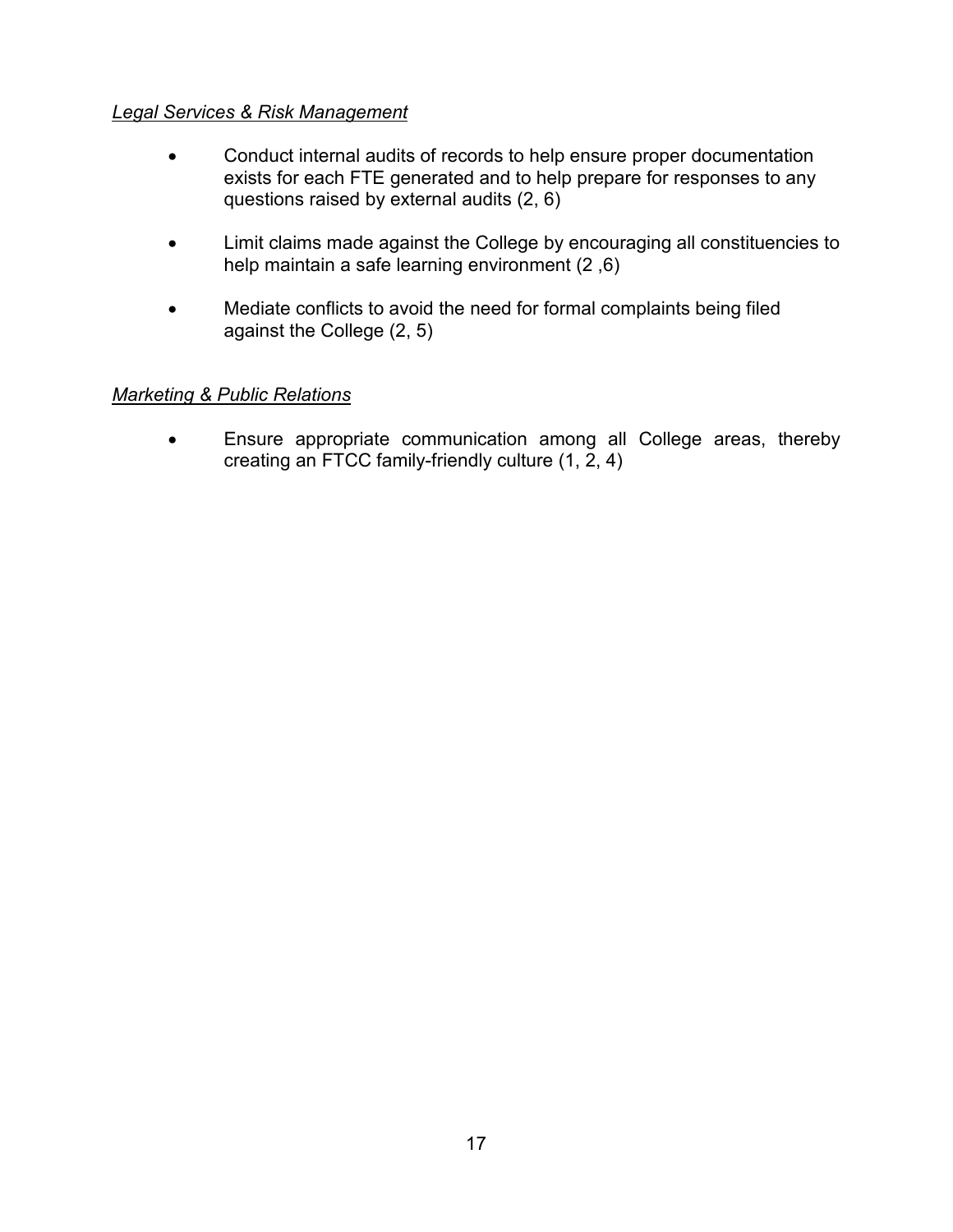**Institutional Goal 4: Focus on improving the economic mobility of citizens in Cumberland County, the local region, state-wide, and nationally through workforce preparedness aligned with business needs supporting economic development initiatives**

- 1. Strengthen economic development activities in the College's service areas
- 2. Maintain an effective Career Development Center with 90% or greater student job placement within six months of graduation
- 3. Expand veterans and military family support services
- 4. Analyze College programs of study to modify program/course offerings and meet changing employer needs

# **Strategies**

#### *Institutional*

- Engage with the Fayetteville Cumberland Economic Development Corporation in the recruitment, expansion, and retention of businesses and other employers (1, 4)
- Seek additional funding for the NC Military Business Center to further engage businesses who win government contracts and provide postcontract assistance (1, 3)
- Facilitate a Board of Trustee Planning Retreat in 2021-2022 (5)
- Embrace MyFutureNC's Educational Attainment goals and collaborate with educational and workforce partners in Cumberland County and the State of NC to implement innovative strategies and replicate best practices (1)
- Identify and implement new programs and services that prepare transitioning military personnel and families for productive civilian employment (3)

## *Academic & Student Services*

*Academics (Corporate & Continuing Education and Curriculum)*

• Continue transitioning student applicants toward a guided pathways framework through analysis of the College's Annual Planning Assumptions, Program Advisory Committee data, Program Review data, and local and regional labor market data to clarify course requirements producing transfer and/or career ready graduates (1-4)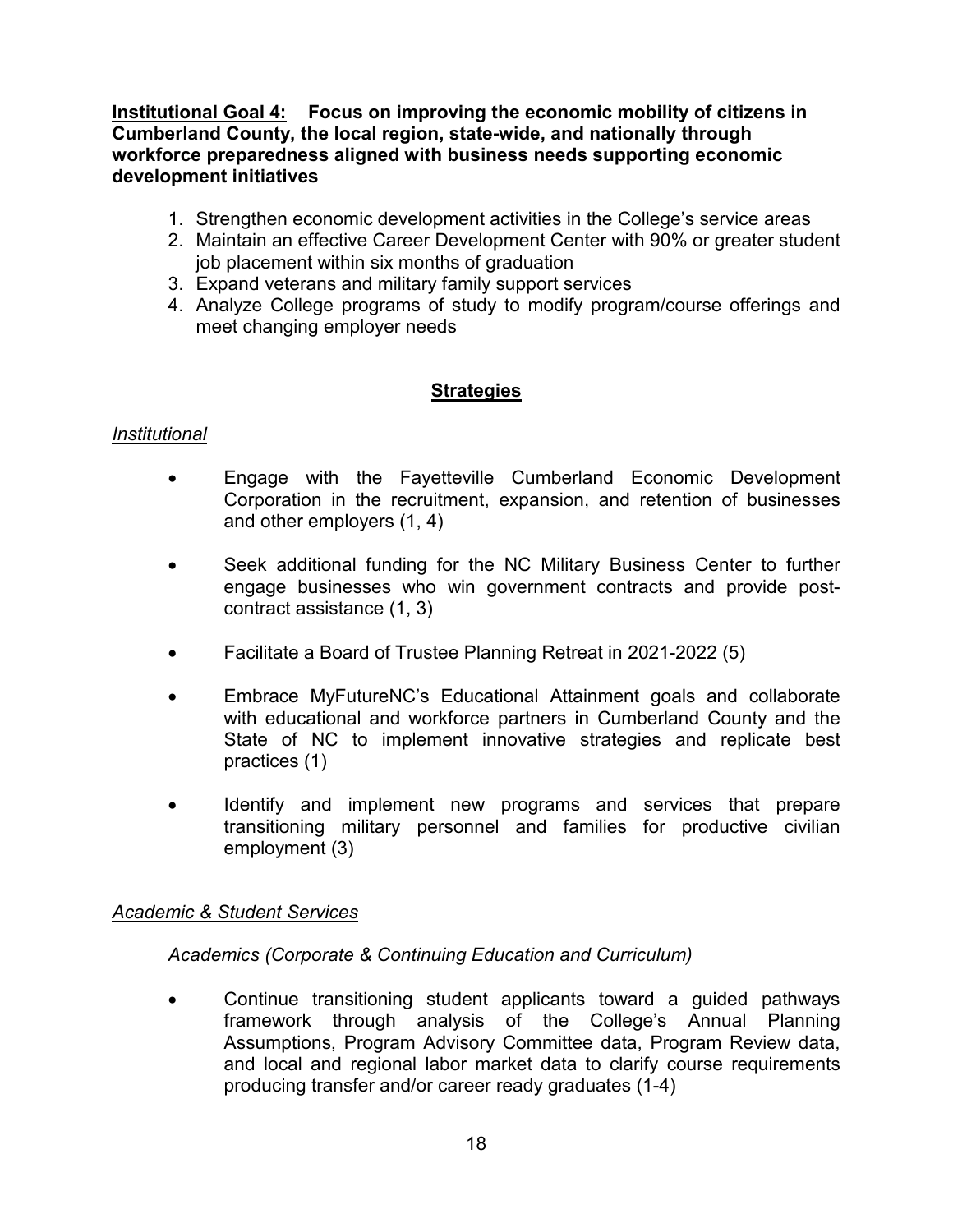- Align Curriculum and Corporate and Continuing Education programs to instruction/course needs of employers, as reflected in the annual employer survey, advisory board recommendations, and ongoing program review analyses and assessment plan outcomes/findings (4)
- Broaden the role of Advisory Committees and incorporate recommendations to provide students with more project-based and applied learning opportunities (1-4)
- Analyze Academic Advisory Committee data, retention statistics, and graduation trends by expanding the analysis and use of GAP studies, program-specific labor market information, and annual employer surveys  $(1-5)$
- Enhance outreach efforts to businesses and industries to understand and define existing and future workforce training needs (1)
- Expand the use of Customized Industry Training (CIT) funds and grow the number of companies served through CIT (1, 3, 4)
- Create guided pathways for students and graduates to engage with employers including defense contractors and other public sector employers (2, 3)
- Create an effective internship and apprenticeship program through expanded partnerships with employers, military installations, and postsecondary education institutions (1, 4)
- Increase partnership opportunities with appropriate companies to partner with and further grow the Transition Tech program (3)
- Enhance the services of the Job Center to provide more continuous support and development of the whole student for career readiness (1-3)
- Consistently use labor market data to inform decision-making concerning program and course offerings (1, 2, and 4)

# *Academic Support*

- Promote academic support services at the All-American Veteran's Center, Job Center, Student Services, Paul H. Thompson Library, and Student Learning Center to increase awareness of workforce preparedness resources and/or transfer requirements to further education (1)
- Extend services of the Job Center to address skills and experiences needed by students in developing essential employability skills, preparing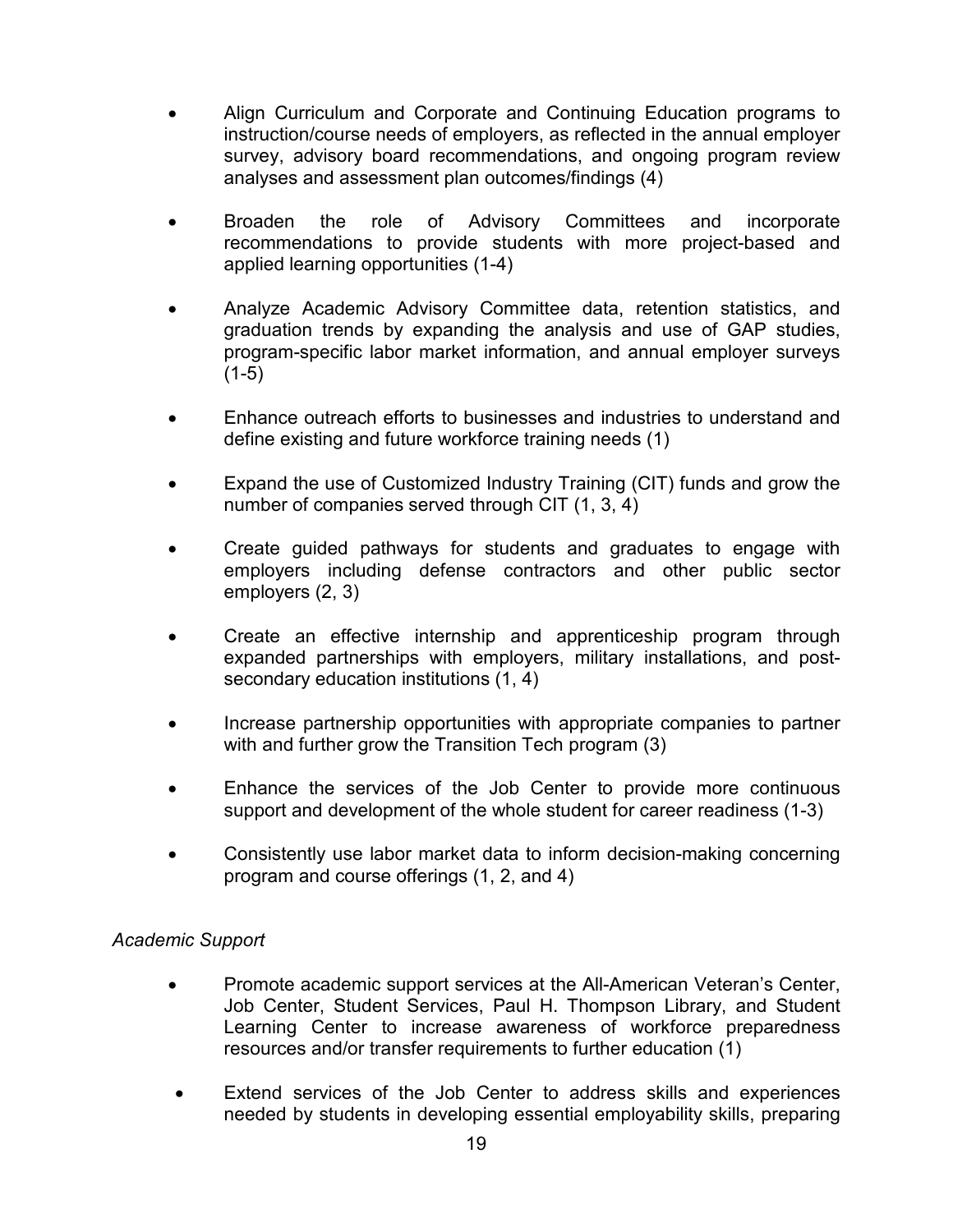for employment after completion, and actual work experiences to enhance marketability (1-3)

# *Student Services*

- Expand student use of Pelocity®, Career Coach®, and Internship.com during their admissions, registration, ACA course, and advising processes (1)
- Re-focus the admissions area to include expansion of success coaches to guide students into appropriate majors and pathways for success based upon the student's goals and aspirations (1-4)
- Assign students using a team-based approach to advisors (academic advisor, success coach, and financial aid advisor) to improve communication via interventions and helping students stay on their desired career pathway (1-4)
- Continue student services and academic program enhancements necessary to exceed the changing needs of the military, and veterans and their families (3)

## *Business & Finance*

• Expand the number of Cumberland County School summer interns from 11 students in 2019, none in 2020 due to COVID restrictions, to a minimum of 18 students in 2021, contingent upon available funding (1)

# *Foundation*

• Promote and solicit private and corporate fundraising opportunities that complement employer needs and student curriculum (1-4)

## *Human Resources & Institutional Effectiveness*

- Conduct and report findings of an annual job placement report for 2021- 2022 graduates (3)
- Provide labor market trends to support program changes (3)
- Prepare queries to support informational needs of academic program and support areas of the College in a timely manner (4)